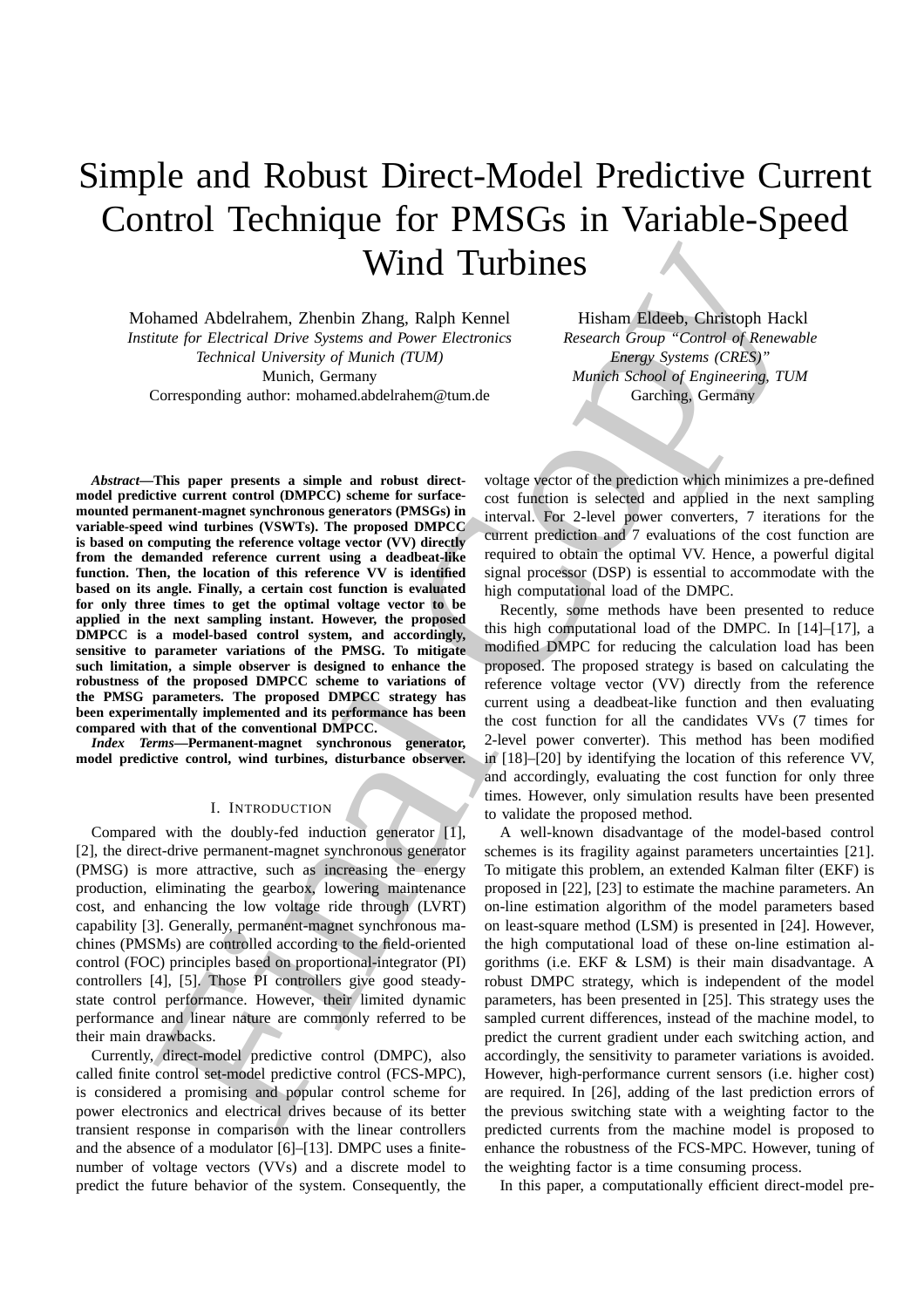dictive current control (DMPCC) scheme for PMSGs is presented. The proposed DMPCC is based on the principles presented in [18], where the reference VV is directly calculated based on the reference current and the cost function is evaluated for only three times to obtain the optimal voltage vector. Furthermore, a simple observer is proposed to enhance the robustness of the proposed DMPCC against variations of the PMSG parameters. The proposed DMPCC and observer have been experimentally implemented/validated and its performance has been compared with that of the conventional DMPCC.

#### II. MODELING OF THE PMSG

The continuous-time model of the PMSG in the rotating reference frame  $(dq)$  can be written as follows [18], [27, Chap. 14]

$$
u_s^d = R_{so} i_s^d + L_{so} \frac{d}{dt} i_s^d - \omega_r L_{so} i_s^q + \chi_s^d,
$$
  
\n
$$
u_s^q = R_{so} i_s^q + L_{so} \frac{d}{dt} i_s^q + \omega_r L_{so} i_s^d + \omega_r \psi_{pmo} + \chi_s^q,
$$
\n(1)

where  $u_s^d$ ,  $u_s^q$ ,  $i_s^d$ ,  $i_s^q$  are the d- and q-axes components of the stator voltage and current of the PMSG, respectively.  $R_{so}$ and  $L_{so}$  are the nominal values of the stator resistance and inductance of the PMSG, respectively.  $\omega_r = n_p \omega_m$  is the electrical angular speed of the rotor  $(n_p)$  is pole pair number and  $\omega_m$  is mechanical angular speed of the rotor) and  $\psi_{nmo}$ is the nominal value of the permanent-magnet flux linkage.  $\chi_s^d$  and  $\chi_s^q$  represent the summations of disturbances due to parameter variations and un-modeled uncertainties due to unmodeled dynamics. Both terms can be expressed as follows

$$
\chi_s^d = \Delta R_s i_s^d + \Delta L_s \frac{d}{dt} i_s^d - \omega_r \Delta L_s i_s^q + \varepsilon_s^d, \n\chi_s^q = \Delta R_s i_s^q + \Delta L_s \frac{d}{dt} i_s^q + \omega_r \Delta L_s i_s^d + \omega_r \Delta \psi_{pm} + \varepsilon_s^q,
$$
\n(2)

where  $R_s = R_{so} + \Delta R_s$ ,  $L_s = L_{so} + \Delta L_s$ ,  $\psi_{pm} = \psi_{pmo}$  $\Delta \psi_{pm}$ , and  $\varepsilon_s^d$ ,  $\varepsilon_s^q$  represent the un-modeled uncertainties for the  $d$ - and  $q$ -axis, respectively.

The DMPC relies on a discrete-time model of the PMSG to predict its future behavior for each switching vector. Applying the forward Euler method to the model in (1) and (2) gives the discrete model of the PMSG, which can be written as follows

$$
u_s^d[k] = R_{so} i_s^d[k] + L_{so} \frac{i_s^d[k+1] - i_s^d[k]}{T_s} - \omega_r[k] L_{so} i_s^q[k] + \chi_s^d[k],
$$
  
\n
$$
u_s^q[k] = R_{so} i_s^q[k] + L_{so} \frac{i_s^q[k+1] - i_s^q[k]}{T_s} + \omega_r[k] L_{so} i_s^d[k] + \omega_r[k] \psi_{pmo} + \chi_s^q[k],
$$
\n(3)

$$
\begin{array}{ll} \chi_s^d[k] & = \Delta R_s i_s^d[k] + \Delta L_s \frac{i_s^d[k+1] - i_s^d[k]}{T_s} - \omega_r[k] \Delta L_s i_s^q[k] \\ & + \varepsilon_s^d[k], \end{array}
$$

 $\mathcal{L}$  $\overline{\mathcal{L}}$ 

 $\int$ 

$$
\chi_s^q[k] = \Delta R_s i_s^q[k] + \Delta L_s \frac{i_s^q[k+1] - i_s^q[k]}{T_s} + \omega_r[k] \Delta L_s i_s^d[k] + \omega_r[k] \Delta \psi_{pm} + \varepsilon_s^q[k], \tag{4}
$$

where k is the current sampling instant and  $T_s$  is the sampling time (i.e.  $x[k] \approx x(kT_s)$  for any quantity above).



Fig. 1. Conventional DMPCC for PMSGs.

## III. CONVENTIONAL DMPCC

The schematic diagram of the conventional DMPCC for PMSGs is shown in Fig. 1. Generally, for the conventional DMPC, the nominal parameters of the system are considered to predict its future performance [18]. Hence, rearranging (3) and neglecting  $\chi_s^{dq}[k]$ , the prediction model can be written as follows

$$
i_s^d[k+1] = (1 - \frac{T_s R_{so}}{L_{so}}) i_s^d[k] + \omega_r[k] T_s i_s^g[k] + \frac{T_s}{L_{so}} u_s^d[k],
$$
  
\n
$$
i_s^g[k+1] = (1 - \frac{T_s R_{so}}{L_{so}}) i_s^g[k] - \omega_r[k] T_s i_s^d[k] - \frac{\omega_r T_s}{L_{so}} \psi_{pm}
$$
  
\n
$$
+ \frac{T_s}{L_{so}} u_s^d[k].
$$
\n(5)

In this work, the cost function is defined by

$$
g_c = |i_{s,ref}^d[k+1] - i_s^d[k+1]| + |i_{s,ref}^q[k+1] - i_s^q[k+1]|, \text{ (6)}
$$

where  $i_{s,ref}^d[k+1]$  and  $i_{s,ref}^q[k+1]$  are the reference values of the  $d-\& q$ −axis currents.

Using the seven different voltage vectors (VVs) shown in Fig. 2  $(u_{s0}^{\alpha\beta} - u_{s6}^{\alpha\beta})$  of the two-level power converter and the prediction model in (5), seven different values of the currents can be predicted. Then, the cost function is evaluated for each VV and the VV, which its prediction minimizes the cost function (6), will be applied at the next sampling period.

The value of the  $q$ -axis reference current is computed according to the maximum power point tracking (MPPT) algorithm and the d-axis reference current is set to zero to achieve the maximum torque per ampere (MTPA) [18], [28].

## IV. PROPOSED DMPCC

The concept of the conventional DMPCC is to select a VV  $u_s^{dq}[k]$  which makes the predicted current  $i_s^{dq}[k+1]$  close to its reference  $i_{s,ref}^{dq}[k+1]$ . Considering the predicted current in (5) and taking into account  $\chi_s^{dq}[k]$ , the reference VV  $u_{s,ref}^{dq}[k]$  can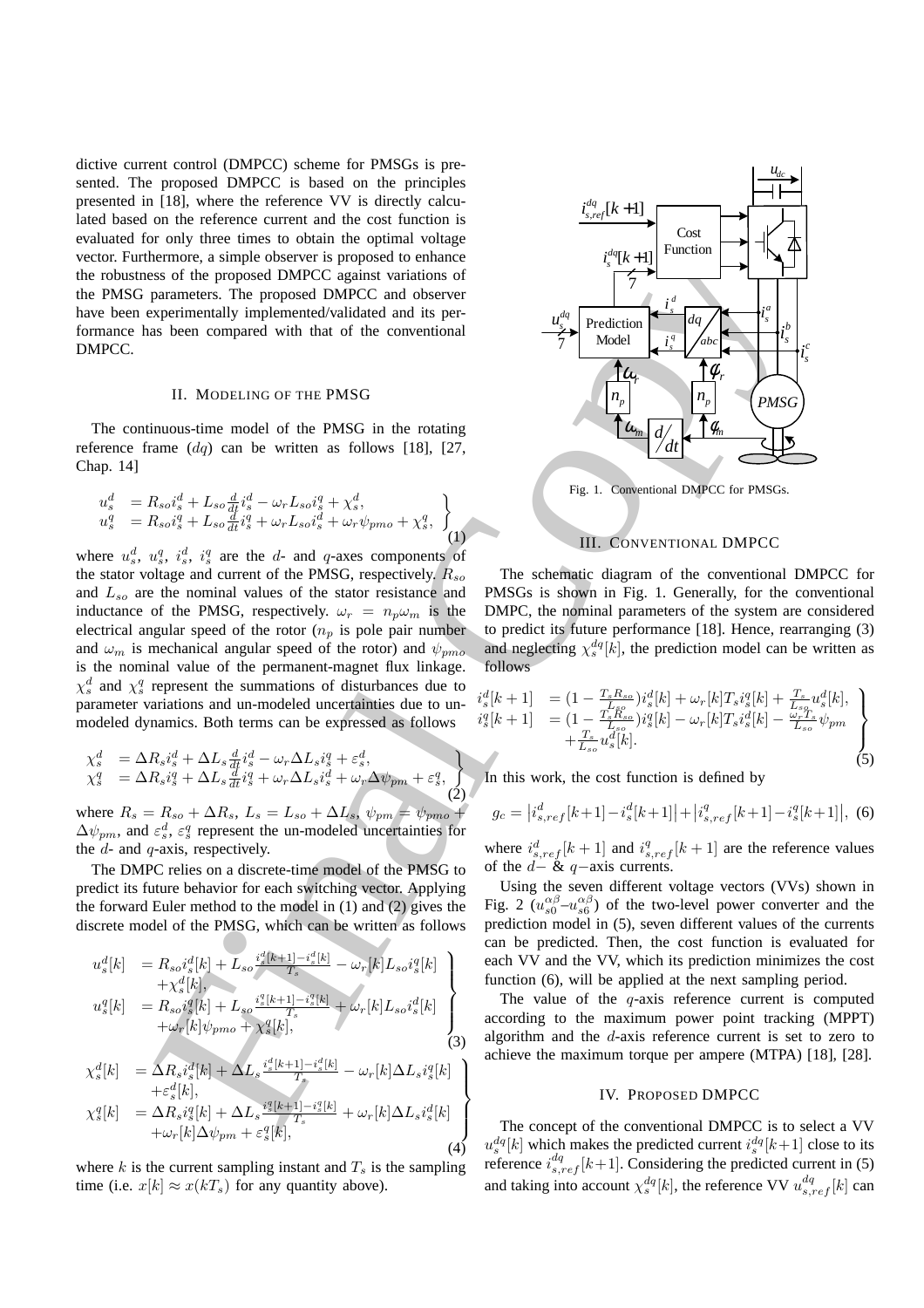

Fig. 2. Proposed sector distribution for 2-level power converter.

be directly calculated by replacing the current  $i_s^{dq}[k+1]$  with the reference value  $i_{s,ref}^{dq}[k+1]$  as follows

$$
u_{s,ref}^{d}[k] = R_{so}i_{s}^{d}[k] + L_{so}\frac{i_{s,ref}^{d}[k+1] - i_{s}^{d}[k]}{T_{s}} - \omega_{r}[k]L_{so}i_{s}^{q}[k] + \hat{\chi}_{s}^{d}[k],
$$
  
\n
$$
u_{s,ref}^{q}[k] = R_{so}i_{s}^{q}[k] + L_{so}\frac{i_{s,ref}[k+1] - i_{s}^{q}[k]}{T_{s}} + \omega_{r}[k]L_{so}i_{s}^{d}[k] + \omega_{r}[k]\psi_{pmo} + \hat{\chi}_{s}^{q}[k],
$$
\n(7)

where  $\hat{\chi}_s^d[k]$  and  $\hat{\chi}_s^q[k]$  are the estimated values of the summation of disturbances due to parameter variations and unmodeled dynamics.

Then, this reference voltage is transformed to the stationary reference frame  $\alpha\beta$  using the Park transformation. Therefore its location can be identified as shown in Fig. 2. Its angle is given by

$$
\phi_u[k] = \operatorname{atan2}(u_{s,ref}^{\beta}[k], u_{s,ref}^{\alpha}[k]). \tag{8}
$$

The auxiliary cost function can now be expressed as

$$
g_p = |u_{s,ref}^{\alpha}[k] - u_s^{\alpha}[k]| + |u_{s,ref}^{\beta}[k] - u_s^{\beta}[k]|.
$$
 (9)

Based on the location of the reference VV  $u_{s,ref}^{\alpha\beta}[k]$ , the six sectors are defined, which are illustrated in in Fig. 2. For clarification, when  $\phi_u[k] \in [0, \frac{\pi}{3}]$ , then the reference VV is located in sector 1 and the only reasonable candidate VVs are  $u_{s,0}^{\alpha\beta}$ ,  $u_{s,1}^{\alpha\beta}$ , and  $u_{s,2}^{\alpha\beta}$ . Hence, (9) is evaluated for only three times to obtain the optimal VV. The schematic diagram of the conventional DMPCC for PMSGs is shown in Fig. 3.

## V. PROPOSED DISTURBANCE OBSERVER

The sensitivity of the proposed DMPCC technique to variations of the PMSG parameters and un-modeled dynamics can be avoided by employing a simple observer. The proposed observer is based on the time delay control approach [29]. To estimate the values of  $\chi_s^d[k]$  and  $\chi_s^q[k]$  in (3), it can be assumed that the values of  $\chi_s^d[k]$  and  $\chi_s^q[k]$  at the present sampling instant  $k$  are very close to those at a previous sampling instant  $k - n$  as follows

$$
\chi_s^d[k] \approx \chi_s^d[k-n] \quad \text{and} \quad \chi_s^q[k] \approx \chi_s^q[k-n], \tag{10}
$$



Fig. 3. Proposed DMPCC for PMSGs.

where  $n$  is a positive integer. Using this assumption and invoking (3), the values of  $\chi_s^d[k]$  and  $\chi_s^q[k]$  can be estimated as

 $\mathcal{L}$ 

 $\overline{\mathcal{L}}$ 

 $\begin{array}{c} \hline \end{array}$ 

$$
\hat{\chi}_{s}^{d}[k] \approx \hat{\chi}_{s}^{d}[k-n] = u_{s,ref}^{d}[k-n] - \left(R_{so}i_{s}^{d}[k-n] + L_{so}i_{s}^{d}[k-n+1] - i_{s}^{d}[k-n] - \omega_{r}[k-n]L_{so}i_{s}^{d}[k-n]\right)
$$

$$
\hat{\chi}_{s}^{q}[k] \approx \hat{\chi}_{s}^{q}[k-n] = u_{s,ref}^{q}[k-n] - \left(R_{so}i_{s}^{q}[k-n] + L_{so}i_{s}^{d}[k-n+1] - i_{s}^{d}[k-n] + \omega_{r}[k-n]L_{so}i_{s}^{d}[k-n] + \omega_{r}[k-n]\psi_{pmo}\right)
$$
\n(11)

The proposed observer is simple and easy to implement. However, the main drawback of this observer is the required numerical differentiation of the measured current; thus, high frequency noise will be induced in the control loop, if not a low pass filter (LPF) is employed to filter the signals  $\hat{\chi}_s^d[k]$ and  $\hat{\chi}_s^q[k]$  and remove high frequency noise.

### VI. EXPERIMENTAL RESULTS AND DISCUSSION

 $\frac{R_{20}^{(n)}(1)}{R_{10}^{(n)}(1)} = \frac{R_{10}^{(n)}(1)}{R_{10}^{(n)}(1)} = \frac{R_{20}^{(n)}(1)}{R_{10}^{(n)}(1)} = \frac{R_{21}^{(n)}(1)}{R_{10}^{(n)}(1)} = \frac{R_{22}^{(n)}(1)}{R_{10}^{(n)}(1)} = \frac{R_{21}^{(n)}(1)}{R_{10}^{(n)}(1)} = \frac{R_{22}^{(n)}(1)}{R_{10}^{(n)}(1)} = \frac{R_{23}^{(n)}(1)}$ The proposed DMPCC technique has been experimentally implemented and its performance has been compared with that of the conventional DMPCC. The setup consists of a 14.5 kW PMSG driven by a two-level voltage source converter (VSC). A 9.5 kW reluctance synchronous machine (RSM) driven by another two-level VSC is employed to emulate the variable-speed wind turbine dynamics and is controlled using a nonlinear current PI-based field-oriented control (FOC) technique [30]. The two machines (i.e. PMSG and RSM) are coupled through a torque sensor as illustrated in Fig. 4. The proposed DMPCC scheme for PMSG and the FOC system for RSM are implemented on a dSPACE DS1007 real-time platform with MATLAB/Simulink and Control Desk software. The sampling frequency is set to 11 kHz. The experimental setup is depicted in Fig. 4. The parameters of the PMSG are collected in Table I.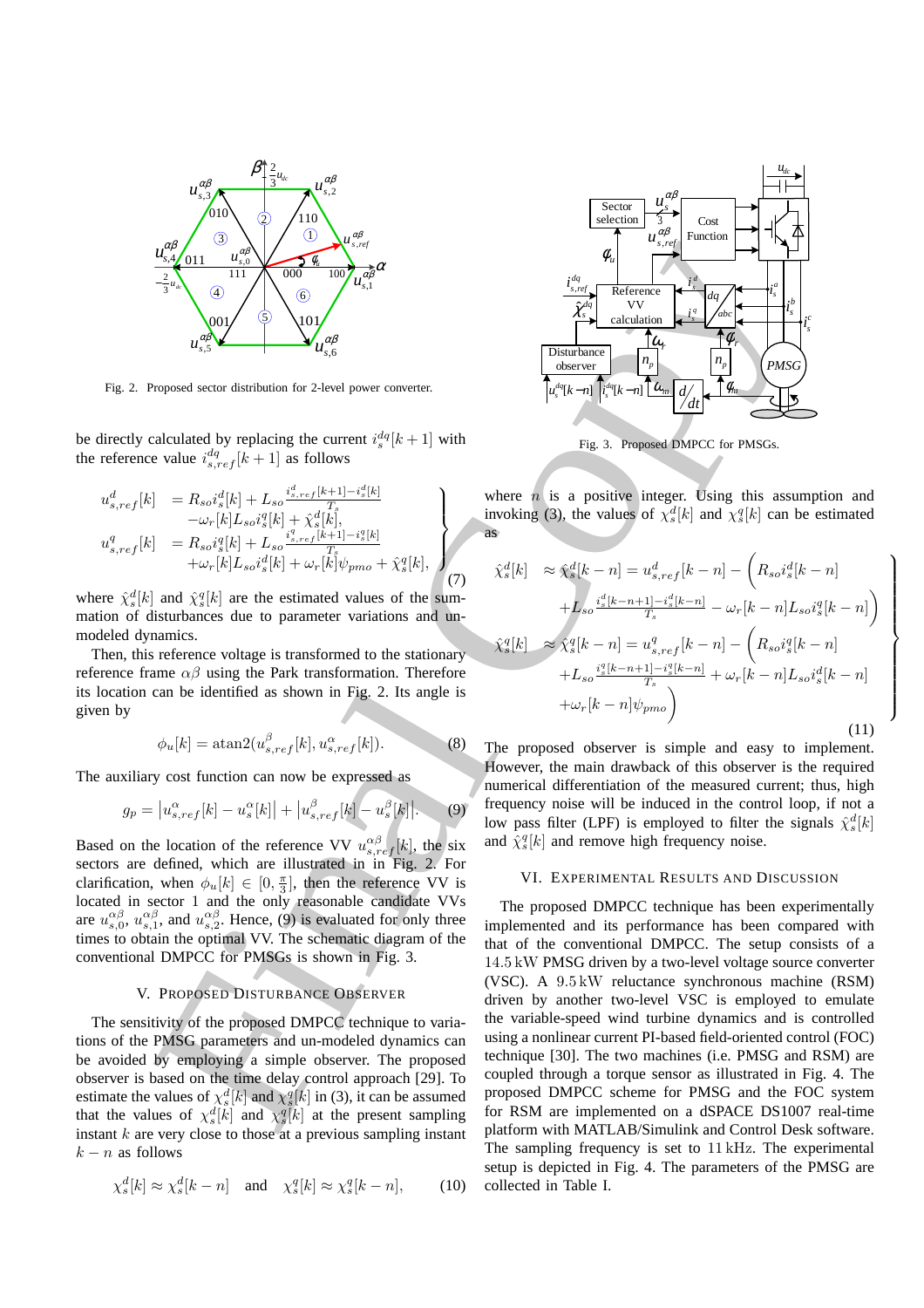

Fig. 4. Laboratory set-up to validate the proposed DMPCC.

TABLE I PMSG PARAMETERS.

| Name                           | Symbol             | Value               |
|--------------------------------|--------------------|---------------------|
| Rated power                    | $p_{rated}$        | $14.5\,\mathrm{kW}$ |
| Rated stator line-line voltage | $u_{s,rated}$      | 400 V               |
| DC-link voltage                | $u_{dc}$           | 560 V               |
| Rated mechanical angular speed | $\omega_{m,rated}$ | $157 \text{ rad/s}$ |
| Stator resistance              | $R_{s}$            | $0.15\,\Omega$      |
| Stator inductance              | $L_{s}$            | $3.4\,\mathrm{mH}$  |
| Permanent-magnet flux linkage  | $\psi_{pm}$        | 0.3753Wb            |
| Pole pairs                     | $n_{n}$            |                     |

An incremental encoder with 2048 pulses per revolution (ppr) is used to measure the rotor position of the PMSG, which is fed to dSPACE using a DS3002 incremental encoder board. Three current sensors and one voltage sensor are used to measure the stator currents of the PMSG and the DClink voltage, respectively. The measured currents and voltage are handed over to dSPACE through a DS2004 analog to digital converter (A/D) board. For the design of the proposed disturbance observer, in this work  $n = 1$  was selected.

Fig. 5 shows the performance of the proposed DMPCC and the conventional one during step changes in the reference  $q$ axis current  $i_{s,ref}^q$  of the PMSG. At the time instants  $t = 2$  s and  $t = 4$  s, step changes in the reference q-axis current  $i_{s,ref}^q$ of the PMSG from  $0 A$  to  $-25 A$  and then to  $-10 A$  have been applied. The mechanical speed of the rotor  $\omega_m$  is set to 100 rad/s by the RSM control system. It can be observed that the dynamic performance of the proposed DMPCC (Fig. 5a) is similar to that of the conventional DMPCC (Fig. 5b). However, the proposed DMPCC requires approximately 10 µs execution time, while, the conventional DMPCC requires approximately 27 µs execution time. Hence, the computational load is reduced to  $\frac{10}{27} \cdot 100\% = 37\%$  (i.e., a reduction by 63%!). Furthermore, the steady-state performance of the proposed DMPCC is better than that of the conventional one. The steady-state error (SSE) using the proposed DMPCC is zero, while, a non-zero SSE is observed using the conventional DMPCC. The reasons for this non-zero SSE are: (i) Parameter uncertainties and un-modeled dynamics, and (ii) the lack of integral control action [31].

The robustness of the proposed DMPCC to variations of the PMSG parameters is investigated and compared with that of the conventional one. Fig. 6 illustrates the performance of



Fig. 5. Experimental results at step changes in the  $q$ -axis current of the PMSG.

the proposed DMPCC and the conventional one for  $\pm 50\%$ software step changes in the stator resistance  $R_s$  of the PMSG. The mechanical speed of the rotor  $\omega_m$  is set to 80 rad/s by the RSM control system and the reference q-axis current  $i_{s,ref}^q$  of the PMSG is set to  $-15$  A. It can be seen from this figure that the proposed DMPCC demonstrates better performance than that of the conventional one.

Moreover, the performance of the proposed DMPCC is investigated under variations of the stator inductance  $L<sub>s</sub>$  of the PMSG. At the time instants  $t = 1$  s and  $t = 3$  s,  $+50\%$ and  $-50\%$  increase/decrease in the stator inductance  $L_s$  of the PMSG have been applied. The mechanical speed of the rotor  $\omega_m$  is set to 120 rad/s by the RSM control system and the reference q-axis current  $i_{s,ref}^{q}$  of the PMSG is set to  $-10$  A. According to Fig. 7, the performance of the proposed DMPC is better than that of the conventional one. In contrast to the conventional one, only very small ripples appear in the currents  $i_s^d$  and  $i_s^q$  due to the inductance variation, but, the SSE is zero. In case of the conventional DMPCC, the  $q$ -axis current  $i_s^q$  significantly deviates from its reference value  $i_{s,ref}^q$  due to the variations of the stator inductance  $L_s$ . Furthermore, higher ripples appear in the currents  $i_s^d$  and  $i_s^q$ .

Finally, the performance of proposed DMPCC is tested under uncertainties in the permanent-magnet flux linkage  $\psi_{nm}$ . Fig. 8 illustrates the performance of the proposed DMPCC and the conventional one for  $\pm 50\%$  software step changes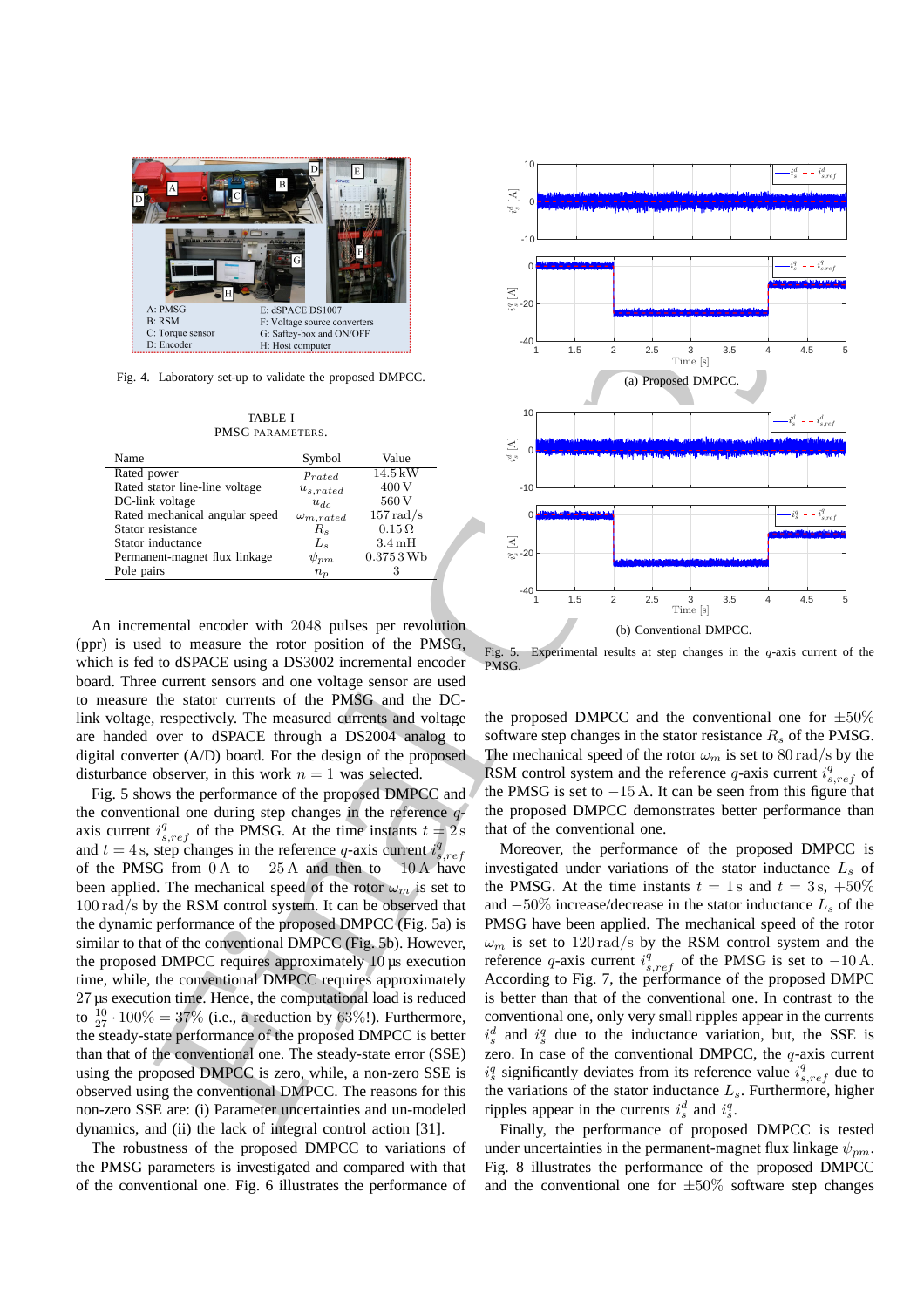

(b) Conventional DMPCC.

Fig. 6. Experimental results at step changes in the stator resistance  $R_s$  of the PMSG.

in the permanent-magnet flux linkage  $\psi_{pm}$ . The mechanical speed of the rotor  $\omega_m$  is set to 90 rad/s by the RSM control system and the reference q-axis current  $i_{s,ref}^q$  of the PMSG is set to −20 A. It can be observed that the proposed DMPCC is robust to variations of the permanent-magnet flux linkage  $\psi_{pm}$ . Thanks to the proposed disturbance observer, only small ripples appeared in the currents  $i_s^d$  and  $i_s^q$  (see Fig. 8a). In contrast to the proposed DMPCC, the performance of the conventional DMPC is significantly deteriorated (see Fig. 8b).

## VII. CONCLUSION

In this paper, a simple and robust direct model predictive current control (DMPCC) for permanent-magnet synchronous generators (PMSGs) in variable-speed wind turbines has been proposed. The proposed DMPCC is based on computing the reference voltage vector (VV) directly from the demanded reference currents. Then, according to the location of this reference VV, an auxiliary cost function is evaluated for only three times to obtain the optimal switching vector. Furthermore, to enhance the robustness of the proposed DMPCC against variations of machine parameters and un-modeled dynamics, a simple disturbance observer has been presented in this work. The proposed DMPCC is experimentally implemented and its performance has been compared with that of the conventional DMPCC. The results have shown that the proposed DMPCC gives a similar dynamic performance as the conventional



(b) Conventional DMPCC.

Fig. 7. Experimental results at step changes in the stator inductance  $L_s$  of the PMSG.

one, but with significantly reduced computational burden. Furthermore, steady-state response and the robustness of the proposed DMPCC are better than those of the conventional DMPCC.

#### ACKNOWLEDGMENT

This work is supported by the project AWESCO (H2020- ITN-642682) funded by the European Union's Horizon 2020 research and innovation programme under the Marie Sklodowska-Curie grant agreement No. 642682.

#### **REFERENCES**

- [1] M. Abdelrahem, C. Hackl, and R. Kennel, "Sensorless Control of Doubly-Fed Induction Generators in Variable-Speed Wind Turbine Systems", *in*<br>*Proceedings of the* 5<sup>th</sup> *International Conference on Clean Electrical Power (ICCEP)*, Taormina, Italy, 16-18 June 2015, pp. 406-413.
- [2] M. Abdelrahem, R. Kennel, "Direct-Model Predictive Control for Fault Ride-Through Capability Enhancement of DFIG", *in proceedings of International Conference for Power Electronics, Intelligent Motion, Renewable Energy and Energy Management (PCIM)*, 16-18 May 2017, Nuremberg, Germany, pp. 1917-1924.
- [3] M. Abdelrahem, R. Kennel, "Fault-Ride through Strategy for Permanent-Magnet Synchronous Generators in Variable-Speed Wind Turbines", *Energies*, vol. 9, no. 12, pp. 1-15, 2016.
- [4] M. Abdelrahem, C. Hackl, R. Kennel, "Finite Position Set-Phase Locked Loop for Sensorless Control of Direct-Driven Permanent-Magnet Synchronous Generators", *IEEE Transactions on Power Electronics*, doi: 10.1109/TPEL.2017.2705245 (early access), pp. 1-9, 2017.
- [5] M. Abdelrahem, C. Hackl, R. Kennel, "Implementation and experimental investigation of a sensorless field-oriented control scheme for permanent-magnet synchronous generators", *Electrical Engineering*, Doi:10.1007/s00202-017-0554-y (early access), pp. 1-8, 2017.